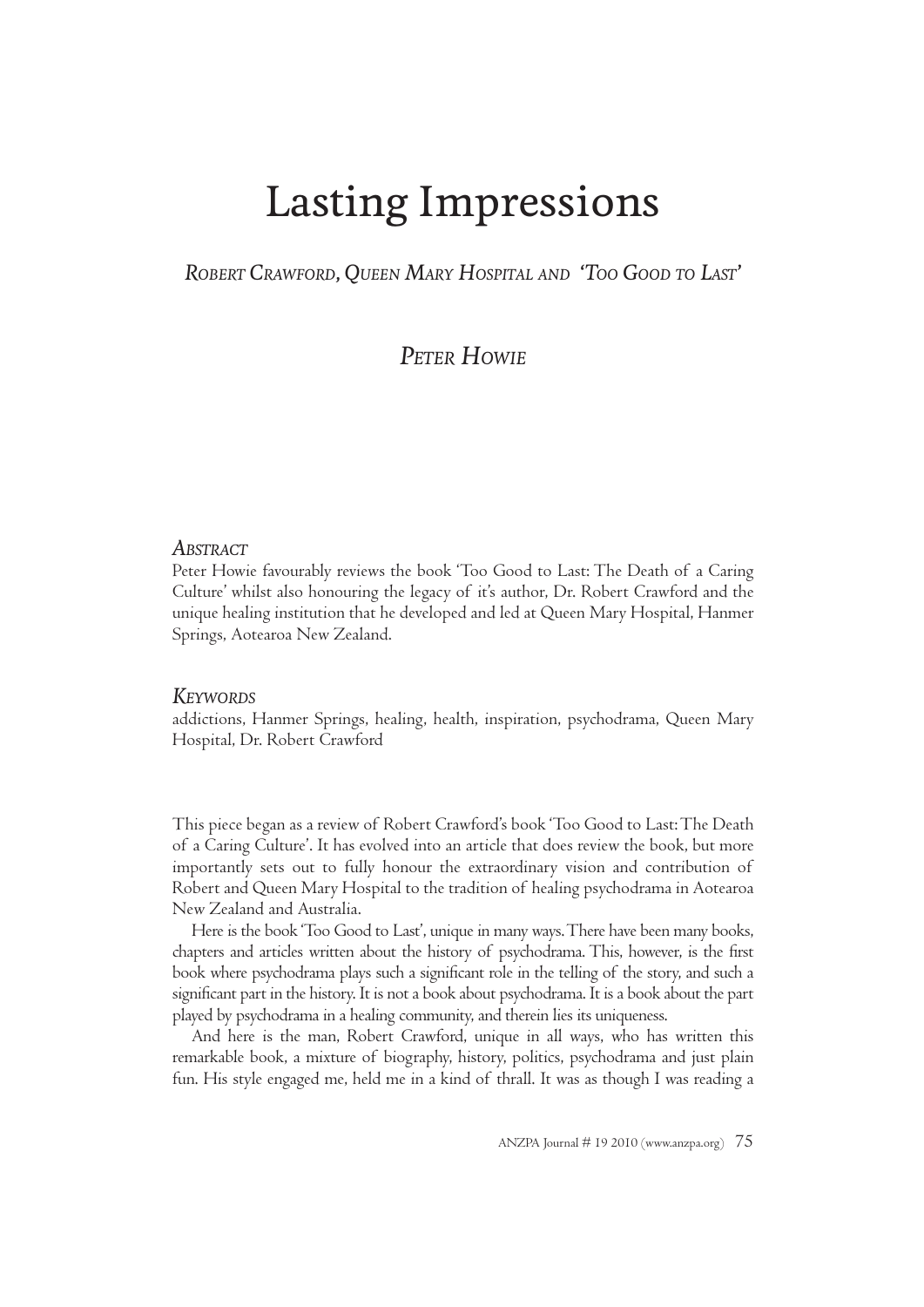great adventure story. Like any good adventure story it cut both ways. There were great heights and severe losses and deep feelings. These were not Robert's personal stories that brought tears, but his telling and beautiful descriptions of others' stories told through the lens of psychodrama sessions. I fill with feeling remembering them now.

#### Beginnings

The book begins with a lively description of Robert's training as a young doctor in Edinburgh. He describes the life he led, the formative influence of his parents and the decisions that they made about their lives. As I wrote this piece, I had the impression of Robert's parents making appearances throughout his writing but on revisiting the book I discovered that they were not mentioned more than a few times. I must have picked up the strong impact they made though, his father's unconditional acceptance and encouragement that gave Robert a strong and steady base to build his remarkable life and his mother's love for him that, despite her struggles, contributed to Robert's compassion for others. He writes this first chapter with great love for and appreciation of his parents, and he views their obvious strengths and human weaknesses with humility. As I read I was keenly aware that I had seen many of those strengths in Robert himself, and that weaknesses are a common dilemma for us all.

Robert relates the story of his and partner Jan's journey to Aotearoa New Zealand. It is a lot of fun. He describes how luck played its part in him ending up at Queen Mary Hospital (QMH), Hanmer Springs in the South Island of Aotearoa New Zealand. They nearly went to the Chatham Islands but for a telegram, an old fashioned type of email written on paper and using the word 'stop' a lot. When he looked at a map of the place he could not quite understand, given the extraordinary beauty he imagined, why the rest of New Zealand's inhabitants would not want to work there as well. So how come this offer of work was coming to him on the other side of the world? It did not quite add up. But add up it eventually did. For the next 30 years Robert and Jan lived and worked at Hanmer Springs, where they and the locals had a mutually beneficial effect on one another.

#### History, Healing and Learning

History is woven throughout the book. It includes snippets from QMH's glory days, many of the people of significance who served there especially under Robert's stewardship, the history of the surrounding community, the history of treatment and the different programmes run through the hospital for instance the Maori programmes, the health system's political support for the hospital and the tragedy of the policy redirection that led to its closure.

Robert describes his learning process as he worked at QMH, both self-learning and learning about the systems that support healing and a healing community. I began to get a taste for his approach to his work when he pointed out that he had learnt that relationships count for something*.*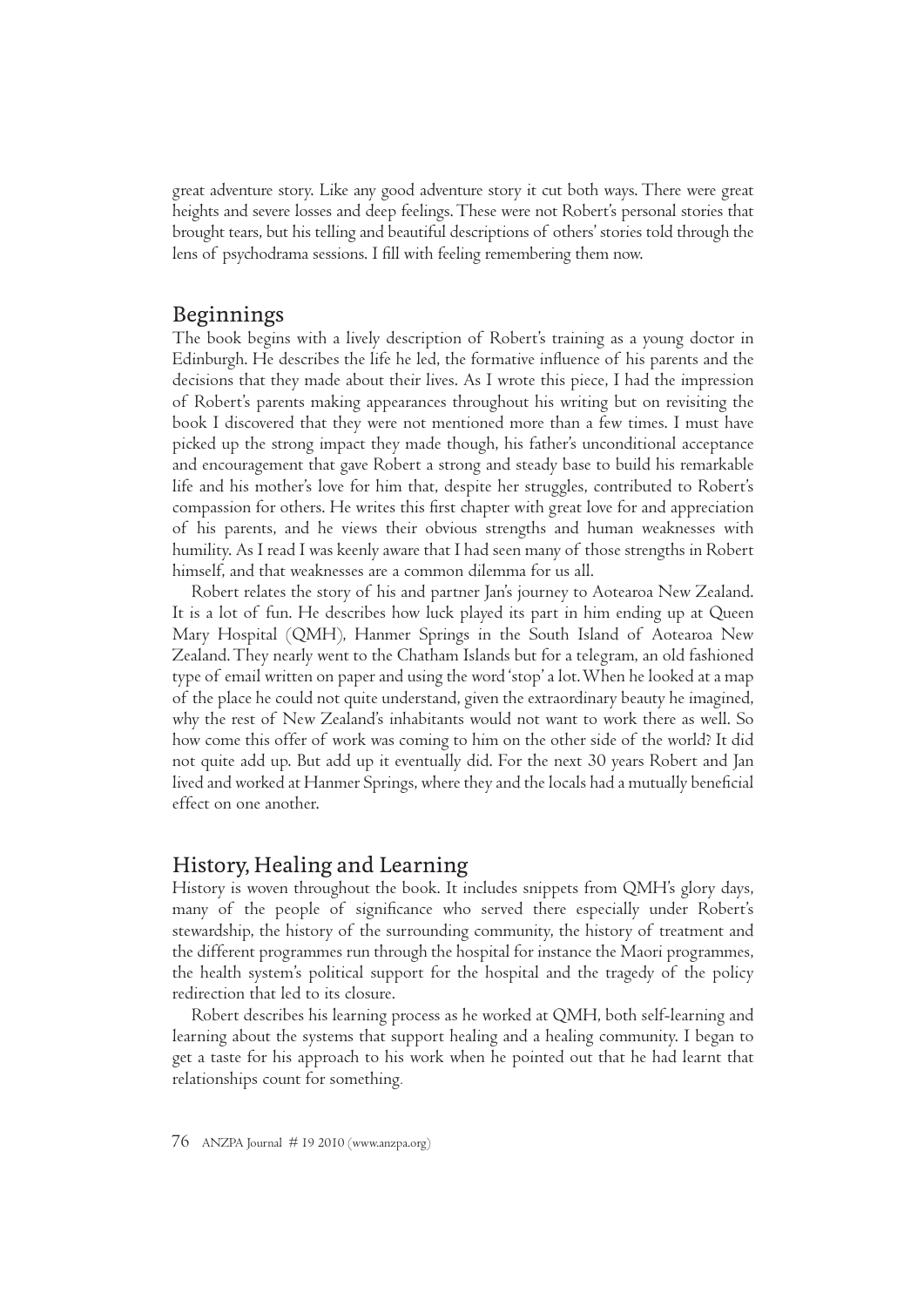*To my mind the attitude of staff to patients is crucial – having more impact on 'success' than the amount of extra funding that is available (p.24).*

# A Developing Philosophy of Inclusion

There are stories in this book, such as the following, which touched me and provide clues to the reasons why QMH was such a success for its patients, staff and the local community. Robert led a developing philosophy of inclusion at QMH, whereby it was possible for all willing and able hands to contribute to the therapeutic effort in some way. He links these stories to the intuitions that inform psychodrama.

*In fact, as an aside, often the most trusted person on the staff, by generations of patients, would be someone like the ward housekeeper. Usually a kindly person, non-threatening, and often a local famer's wife or similar, who wanted to do some good for others by working at QMH. One such person was Jean McLeod, who worked as a ward housekeeper until the charge nurse spotted the ability to develop a benefi cial relationship with patients. Jean went from being a housekeeper to running a family group [of participating patients], supervised by other therapeutic staff (p.110).*

*Roger [head gardener] educated us about the centrality of creativity in everyone's life: this is also a basic tenet of psychodrama theory and fi ts well with the idea of regarding addiction as a very uncreative response to life's dilemmas: all choices are restricted to drinking/using drugs/overeating or not. Spontaneity and creativity are required to go beyond this mechanical response (p.143).*

Robert's worldview was affected by the people he worked with, treated and spent time with. He describes his changing perspective on time as a result of contact with Maori, the indigenous people of Aotearoa New Zealand.

*An aspect of Maori culture that came up frequently was the tipuna, or ancestors. In Pakeha (non Maori) culture we are taught to think of our ancestors as 'behind' us*  with the future 'in front'. We even have the phrase in English "Looking forward to the future". There is this arrow of time, flying forever straight forward. Other cultures *do not necessarily see it this way, and as a result of being immersed in Pacifi c Island cultures, I have come to alter my view of the linearity of time. These days I see time as more circular. Maori culture sees the past as "in front' and the future as 'behind'. Tipuna are of central importance to one's actions now (p.146).*

## Learning about Addiction

QMH was an addictions treatment centre. Robert was also learning about the nature of addiction and the various mental gymnastics that a person who is an alcoholic, for example, will employ to stay as they are and get what they want.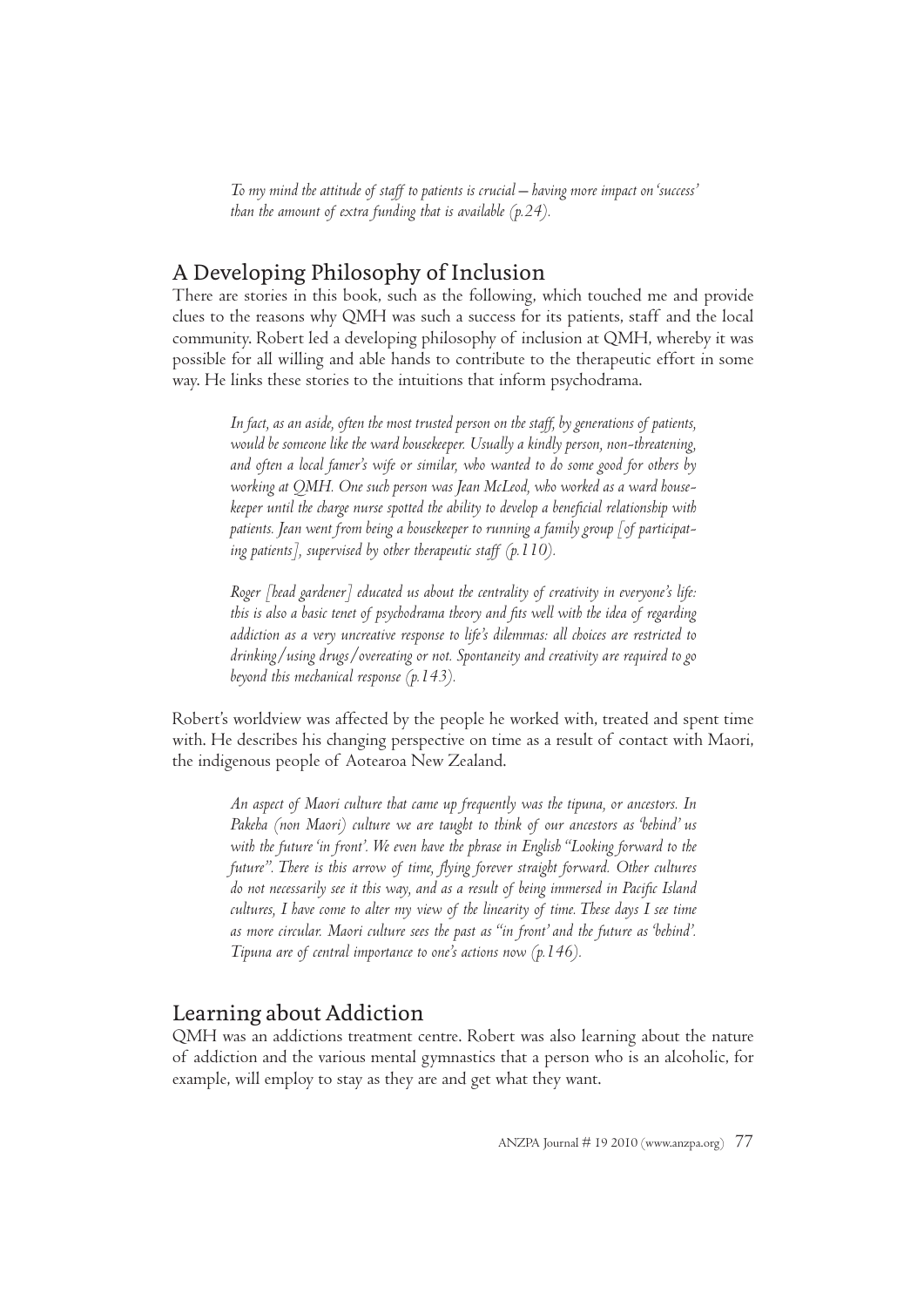*I was becoming more aware of how pervasive addictive thinking is, and equally so of the power of denial as a human defence mechanism. Of necessity we see the world*  through our own eyes – literally, operationally and metaphorically. Selfishness has the *function of keeping our self-concept intact, and as such is healthy. But it is unhealthy if it is so strong that it excludes considering the world of others (p.27).*

*Most of us can think of scenes from our life when we have insisted that something that happened was X only to have it proved that it was Y. A firmly held view in spite of the contrary is called denial. In the world of addictive processes, denial is a necessary accompaniment. Without it you simply do not get addicted (p.27).*

*In addiction, guilt inspires relapse not recovery. This is contrary to received wisdom,*  where we are taught that guilt should inspire us to better behaviour in the future *(p.73).*

*Addiction therapy has to be done by patients to themselves. In our branch of medicine, the staff must inspire the patient to do his or her own work. We can't do it for them. But we can organise a system that is conducive to change (p.104).*

#### Learning about Psychodrama

Robert's learning journey with psychodrama is illuminating. He describes the good luck that led him to find out about group work and psychodrama, and the training that was available at the time.

*Dr G. Max Clayton . . . had trained in New York under Jacob Moreno. Max had*  built on the Morenian method to produce a vital Australasian vehicle with several *emphases, which represented a development on the original. One of these was Systems Theory: the idea that none of us is isolated, and that our actions affect others, and we in turn are effected by the actions of others, including the past actions of people now dead. It seemed to me at once that this would be an excellent theory for alcoholics and addicts to learn to appreciate (p.54).*

Robert was keenly aware of the significance of bringing psychodrama to QMH. He knew that this kind of experiential learning would not be a quick fix, and that treatment focused on therapeutic groups using psychodrama would be no small affair.

*To deal with prolonged intimacy with others, especially to work with the hidden insanity of addictive thinking, requires a high measure of skill. This skill looks deceptively*  easy until you find yourself in charge of a therapeutic group yourself, whereupon a *whole new set of dimensions asserts itself. As time went by and training became available, staff members were able to cope with therapeutic intimacy, and the system was changed to profit from this (p.51).* 

78 ANZPA Journal # 19 2010 (www.anzpa.org)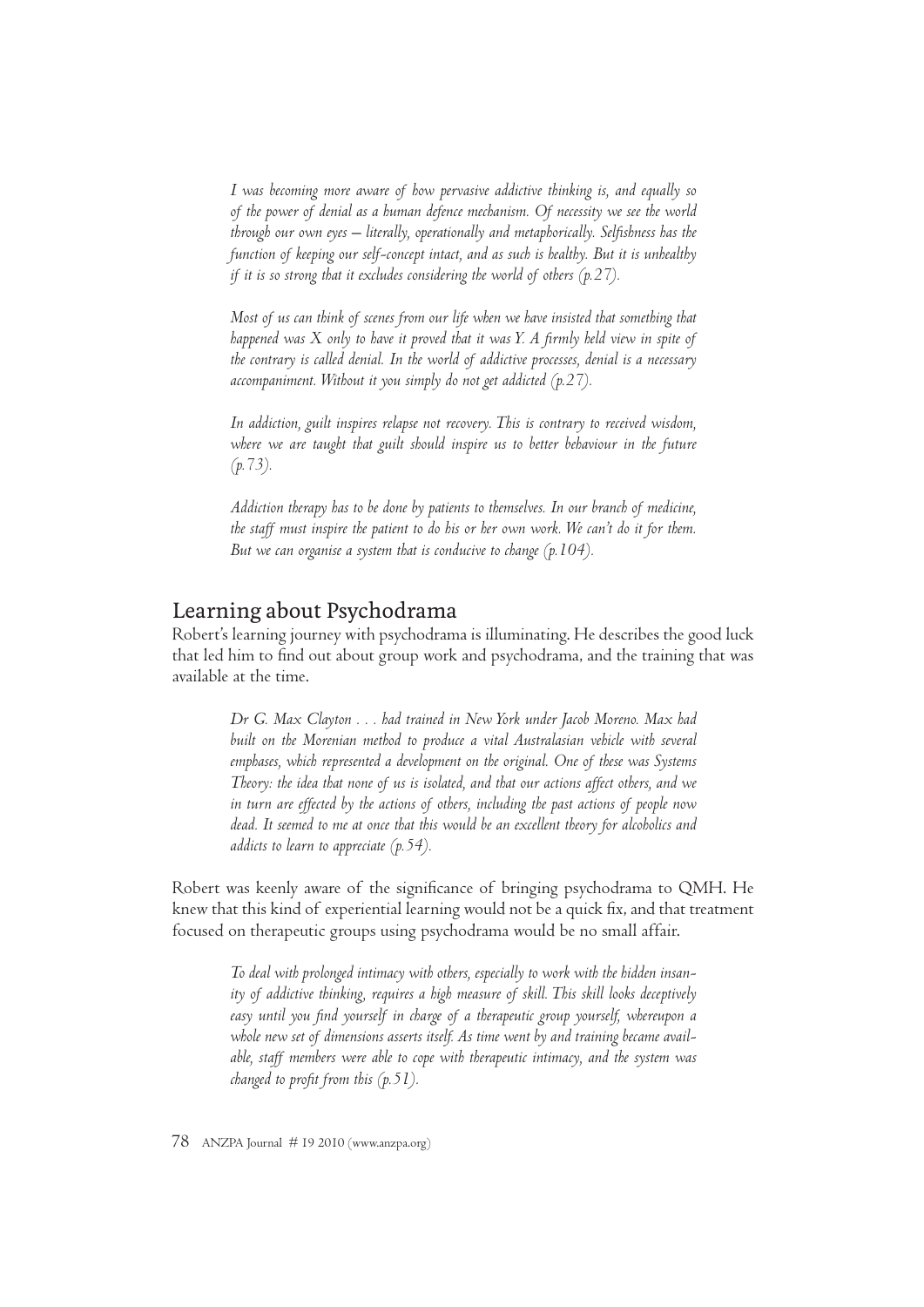Robert was keenly aware that psychodrama training would not be the usual academic pastime.

It took me 14 years from my first workshop in psychodrama, to qualifying as a director. ... This training is not for the faint hearted! But it is an incredibly supportive *and intimate journey. Much of it is done in collaboration with a supervisor or another psychodramatist who critiques the work in progress, and ensures efforts are made in the right direction (p.64).*

His was an uncomplicated approach to psychodrama.

*Warm up is the creation of a mental state, similar to a sportsman making a mental preparation for a game. If the warm up is right we can access our spontaneity more readily, we are at the top of our game, as it were. This is a concept readily accepted in sport, but often ignored in everyday life. For example we might wonder why we are*  ill at ease with someone we want to sparkle with, instead finding ourselves tongue-tied *and stumbling for no obvious reason. Often introspection will reveal that our mental energy is being siphoned off by a past event where we were dominated by another – like a bullying incident in school – or frightened – like a childhood event that stayed with us*  and inhibits a free flowing 'warm-up' in certain situations. . . . Participating in psy*chodrama is a good method of learning to understand the generally unconscious process, and substituting new behaviour in its place. When we learn to do this, familiar trip-ups can be avoided. The key word in this context is spontaneity, and in particular the ability to meet an old situation with a new response or a new situation with an adequate response. It is the essence of being human rather than a robot (p.54).*

The psychodrama chapters themselves are a wonder to behold. Robert has crafted some of the best descriptions of psychodrama sessions that I have ever read, possibly because he provides complete accounts of complex sessions. They reminded me of Eva Leveton's book 'A Clinicians Guide to Psychodrama' because they are biographical and therefore easily accessible. Although composites to protect individual identities, they are nevertheless living, breathing descriptions which everyone should read. They are great reminders of the benefits that can be produced by a full psychodrama in a decent sized group working at depth. A second case section also includes the cross cultural capabilities of the psychodramatic method. I read with relish and ease. I found myself crying and loving what I was reading.

Robert has also crafted a very fine annotation to accompany these descriptions, which makes the particular psychodramatic techniques and the rationales for using them clear to the reader. It is a sort of step-wise process, possibly in much the same tradition as his own learning. These chapters are thus a great adjunct to any psychodrama training process. I can heartily recommend them to new trainees or those interested in training because they provide a lucid overall picture of the applications of Moreno's methods.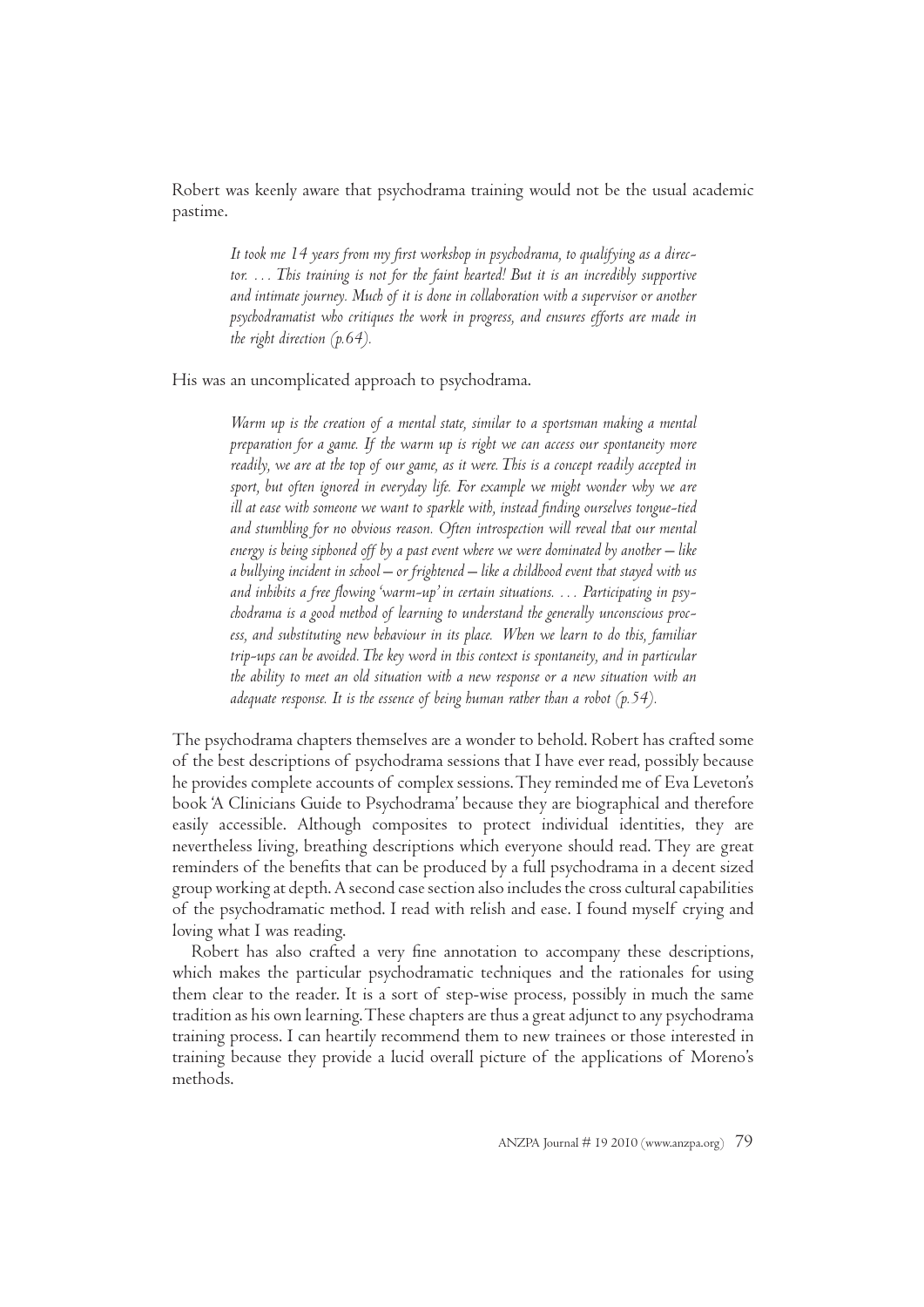### Creativity is All

Robert was clearly dedicated to raising the creativity of others in the world, and it is this above all else that continues to inspire.

*Psychodrama uses whatever props are available, but mostly we use our imagination. Moreno developed the concept of psychodrama while playing with children in the public parks in Vienna, around the time of the fi rst world war. He marvelled at the vitality and ability to act in the present that children have. He wondered where all that vitality disappeared to as we grow up and become more self conscious, cowed by the world, or beaten down by it. He developed the [psychodrama] method because he believed that we have far more choice over our responses than we tend to think. "It all depends on the warm up" was his vital maxim. Another way of looking at this is to consider that there are "no ordinary moments"; there is only the present moment, and all the opportunity it contains. If we learn to act within this moment with spontaneity instead of searching for a blueprint from former times to apply right now, we will releases our creativity. Imagination has such an important effect on our warm-up at any given moment (p.70).*

#### Courage, Vision and Fun

There's plenty of fun to be had in this book, and examples abound of Robert's remarkable courage and vision. In one part he describes how he and a colleague became competent in outward-bound activities and then used their new found knowledge to guide troupes of recovering addict adults on challenging and scary tramps over hill and dale. As the adults came up against their own fears and selfimposed limits, Robert would pull out all the guns and resort to low emotional blows and ruthless emotional manipulation. He would appeal to the best and the worst in his flock, remind them of their stated motivations, point out their self-contradictory behaviour, exhort and encourage them to better things. Above all he would remain companionable in this adventureland, simply keeping on going to maintain a safe group and ensure that the whole exploit became a positive feedback process for its struggling members.

*We walked up the back of the mountain in seven hours ... We thought that unfit people could manage this as an overnight tramp … One of the beauties of this route was that*  there was no track. It would be route finding all the way, which meant people would *have to stay together … It was scary, but if anyone fell, they would not fall far and we considered it very safe (p.133).* 

These are remarkable events, almost impossible to replicate in the risk-averse, litigious culture in which we live today.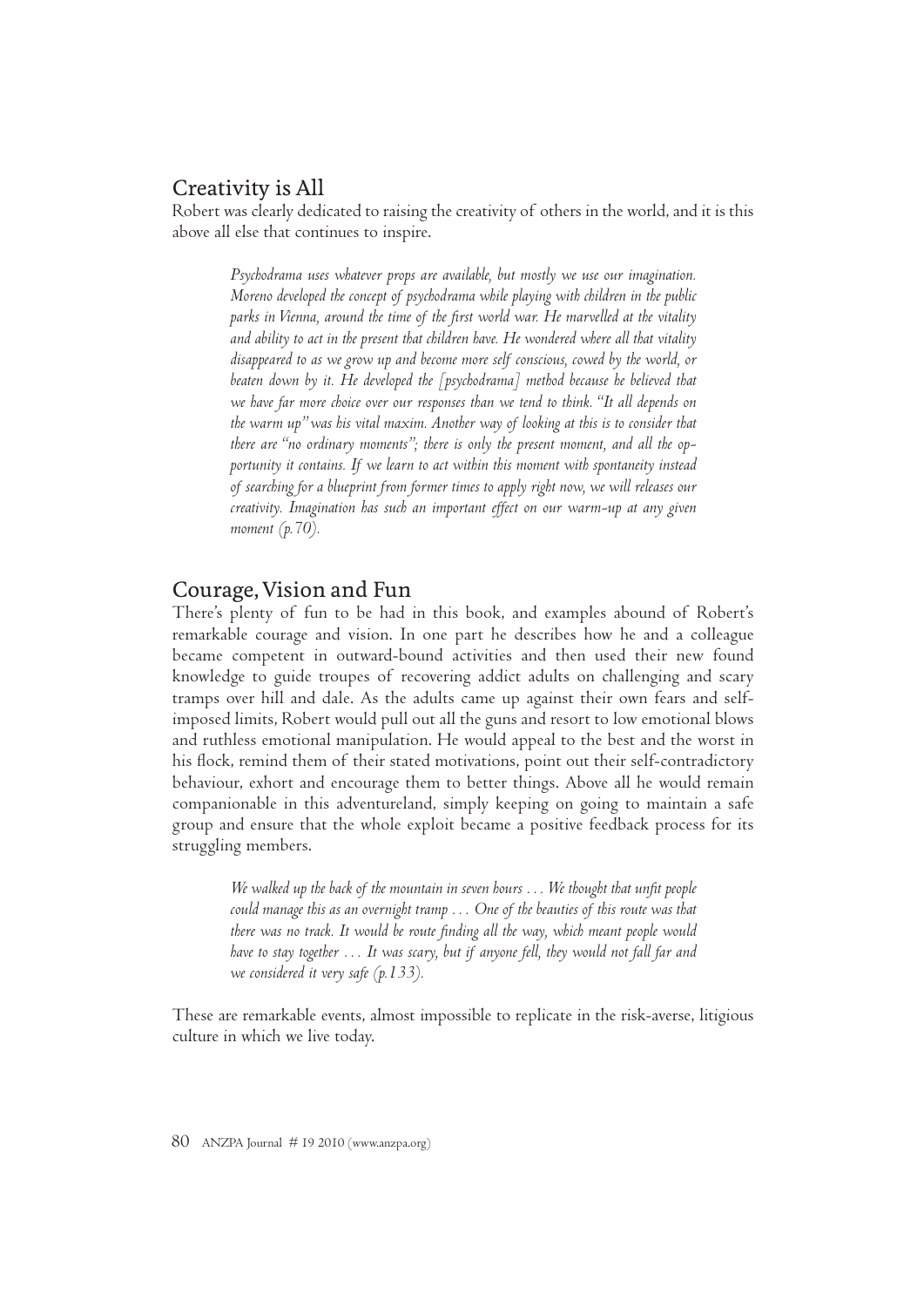# Politics and Endings

The political aspects of this saga are short, but also terse and written with irony, humour, wisdom and immense sadness. They are scattered throughout the book as subtle reminders that this is a story about the demise of an extraordinary healing institution. It all ends badly. A rare and potent force for healing and psychic reconstruction, for family restructuring and renewal grew in culture and professionalism for over a century, and was then eradicated through short sighted policy decisions based on budgetary considerations and a downgrading in conception of the possibilities and purposes of the health system.

*Now it [health] is the responsibility of the hydra headed managerial system, and nobody knows where the buck stops. Managers receive bonuses for staying inside their planned allocation of the budget, creating a system where money is the prime arbiter. The money managers have a different agenda to those providing the care. … Under the current system, managers decide where the money goes, but they do not do any treating nor take any responsibility for it (p.185).*

Knowing how the book will inevitably have to end, reading 'Too Good to Last' is a bit like watching a movie that begins with its terrible finale. After all that had gone before it is incredible that QMH was closed, a sad indictment of our times. But the miracle is that it remained functioning, healthy and fulfilling its healing mandate for as long as it did. When relating to the public sector my take is always 'it's a miracle it works as well as it does'. I was profoundly affected by the deep appreciation and intense sense of loss expressed in Robert's words on the final page.

I give thanks that I was part of a fine humanitarian tradition and that I had the op*portunity to lead a dedicated team of people who relied heavily on what our predecessors had developed, but were as creative with our talents as we could be. I weep for the loving institution that once existed amongst these gentle alpine acres, and feel the spirit of patients past and wonder where the multifaceted help they once received will now be found (p.187).*

## A Few Last Words

Robert has written a book to keep the memory of Queen Mary Hospital alive, to create pictures of the vibrant healing culture that had grown up there through the careful and subtle ministrations of many visionary leaders. This book is an easy read, a good read, because of the way it is written, because of it's author's humour and spirit and because it is true. I recommend it to anyone interested in psychodrama, healing, Robert and his quirky ways, leadership in a healing community or just for fun.